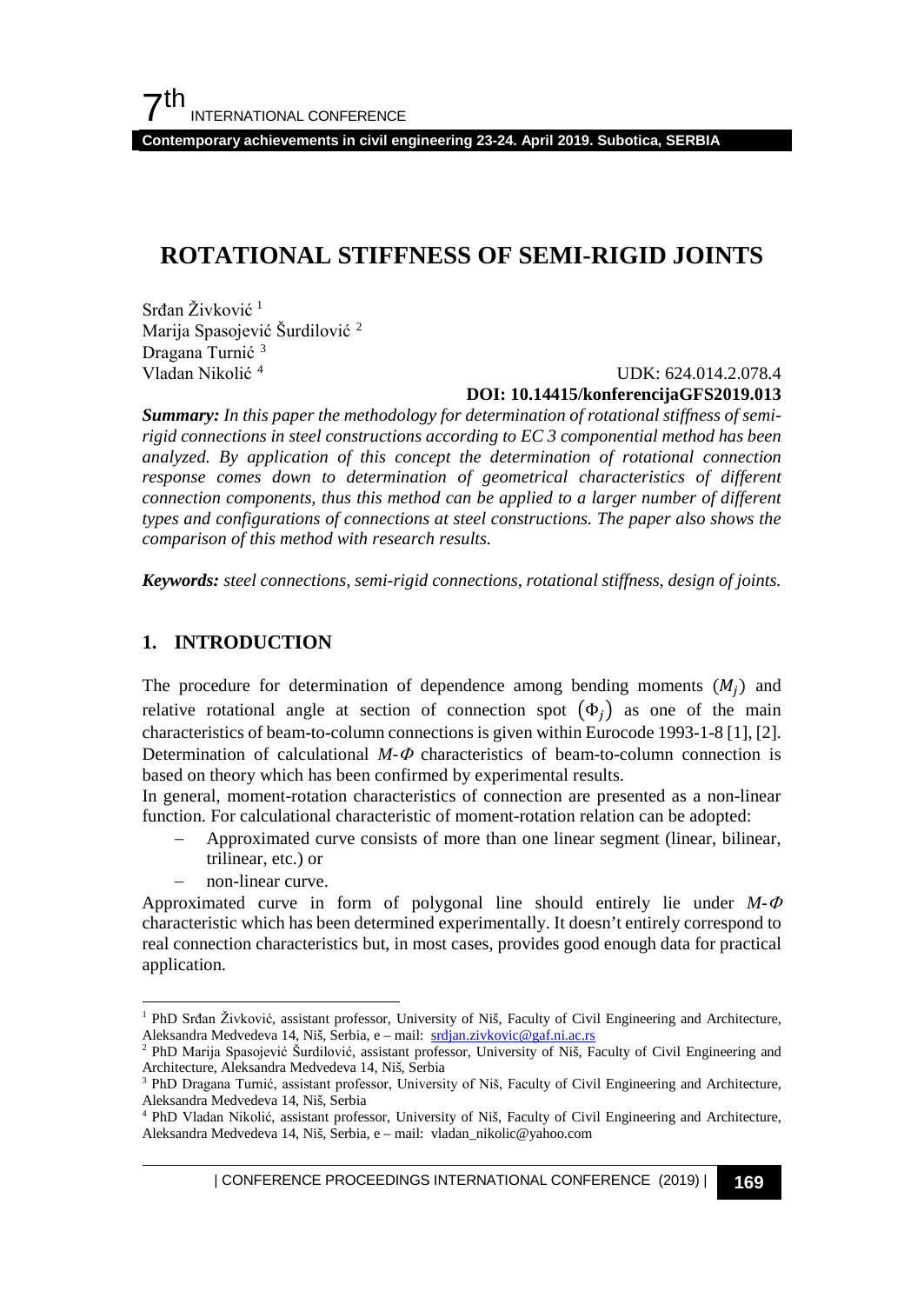#### **Савремена достигнућа у грађевинарству 23-24. април 2019. Суботица, СРБИЈА**

# **2. GENERAL MODEL OF MOMENT-ROTATION CONNECTIONS**

In order to determine characteristics of moment-rotation connection the combined line [1], which consists of three segments (Figure 1) can be adopted. The first segment of the curve is a linear function up to 2/3 of calculational moment connection resistance  $(M_{i, Rd})$  while the tension field and connection deformation belong to the elastic area. The corresponding stiffness is so called initial stiffness- $S_{i, ini}$ . The second curve segment is non-linear and placed among values of  $\frac{2}{3}M_{j, Rd}$  and  $M_{j, Rd}$ . After achieving the moment  $M_{j, Rd}$  the curve is parallel to the Abscissa and that is the third segment of *M-*<sup>Φ</sup> chart. The end of *M-*Φ chart is determined by rotational capacity of connection  $(\Phi_{cd})$ .



*Figure 1. Non-linear M-*<sup>Φ</sup> *curve*

This model adopts the constant relation  $(\eta)$  among initial stiffness  $S_{i, ini}$  and secant rigidity which corresponds to the ending part of non-linear curve segment  $\left(S_j = \frac{S_{j,ini}}{\eta}\right)$ , and which values vary  $\eta = 3.0 - 3.5$  depending on connection type. These values are obtained as a result of parametric studies and analysis of many experimental researches of connections [3]. Secant rigidity which is defined at non-linear part of the moment-rotation curve, for the value of calculational bending moment at the connection spot  $(M_{i, Ed} = M_{i, sd})$ , when the moment belongs within interval of  $\frac{2}{3}M_{j, Rd} < M_{j, Ed} \le M_{j, Rd}$ , can be determined by following interpolation formula:

$$
S_{j} = \frac{S_{j,m}}{\left[\prod_{j} S M_{j,m}\right]^{\nu}}
$$
\n
$$
\left[\prod_{j} M_{j,m} \right]^{\nu}
$$
\n(1)

where:

- $\psi = 2.7$  for following connection types: welded, frontal plate with bolts, with bearing plate;
- $\psi = 3.1$  for connections with angles on legs, which are connected by bolts.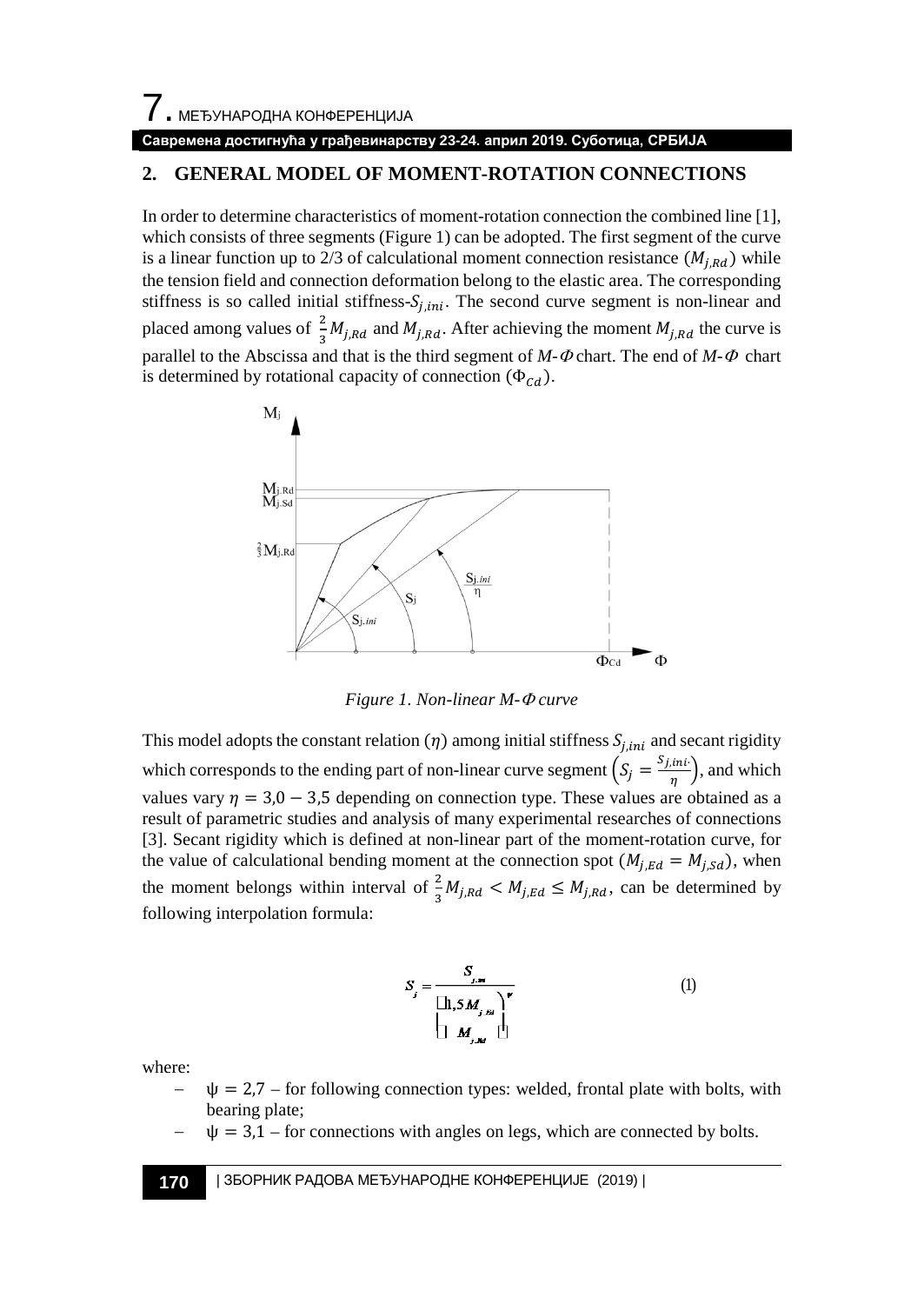**Contemporary achievements in civil engineering 23-24. April 2019. Subotica, SERBIA**

The values of secant rigidity  $S_i$  can be directly calculated for the concrete value of calculational bending moment at the connection spot- $M_{i, Ed}$  from interpolational formula (1).

#### **3. DETERMINATION OF INITIAL STIFFNESS OF CONNECTION**

In order to determine the initial stiffness of connection the componential method can be applied [4]. The essence of this method lies in decomposition of connection to relevant components. Determination of rotational response of the connection in this manner comes up to determination of geometrical characteristics of different connection components. Hence, this method can be applied on a larger number of connection types and configurations. It can also be easily spread on new connection types, such as composite connections like coupled concrete-steel connections, with the condition of being familiar with all connection components' deformations, i.e. stiffness coefficients (*ki*) and that the connection behavior can be presented by spring set model (Figure 2). Within Eurocode 1993-1-8 there are direct instructions on how to calculate stiffness coefficients for basic connection components: with frontal plate, for welded connections and for connections with connecting angles at beam legs.

The model assumes that both deformations of legs and beam ribs that are exposed to pressure and ribs and beam legs that are exposed to straining are included in deformations of the beam that is exposed to bending, hence, have no effect on deformation of the connection.

The initial stiffness of connection  $S_{i,ini}$  is calculated for tension field and deformations of connection components within elastic area. Behavior of each component of the connection is represented by elastic springs. The expression for calculation of rotational stiffness of the connection can be obtained starting from the stiffness definition itself:

$$
S_{j,m} = \frac{M_j}{\Phi_j}.
$$
 (2)

Since connection rotation is a consequence of deformation sum of all of its components, the dependence among connection moment  $(M_i)$  and connection rotation  $(\Phi_i)$  is equal to the dependance among force which affects a certain component:

$$
F_i = \frac{M_j}{z},\tag{3}
$$

and deformation of the component itself in direction of force effect  $-\Delta$ . Rotation of connection due to deformation  $\Delta$  equals:

$$
\Phi_i = \frac{\Delta_i}{z},\tag{4}
$$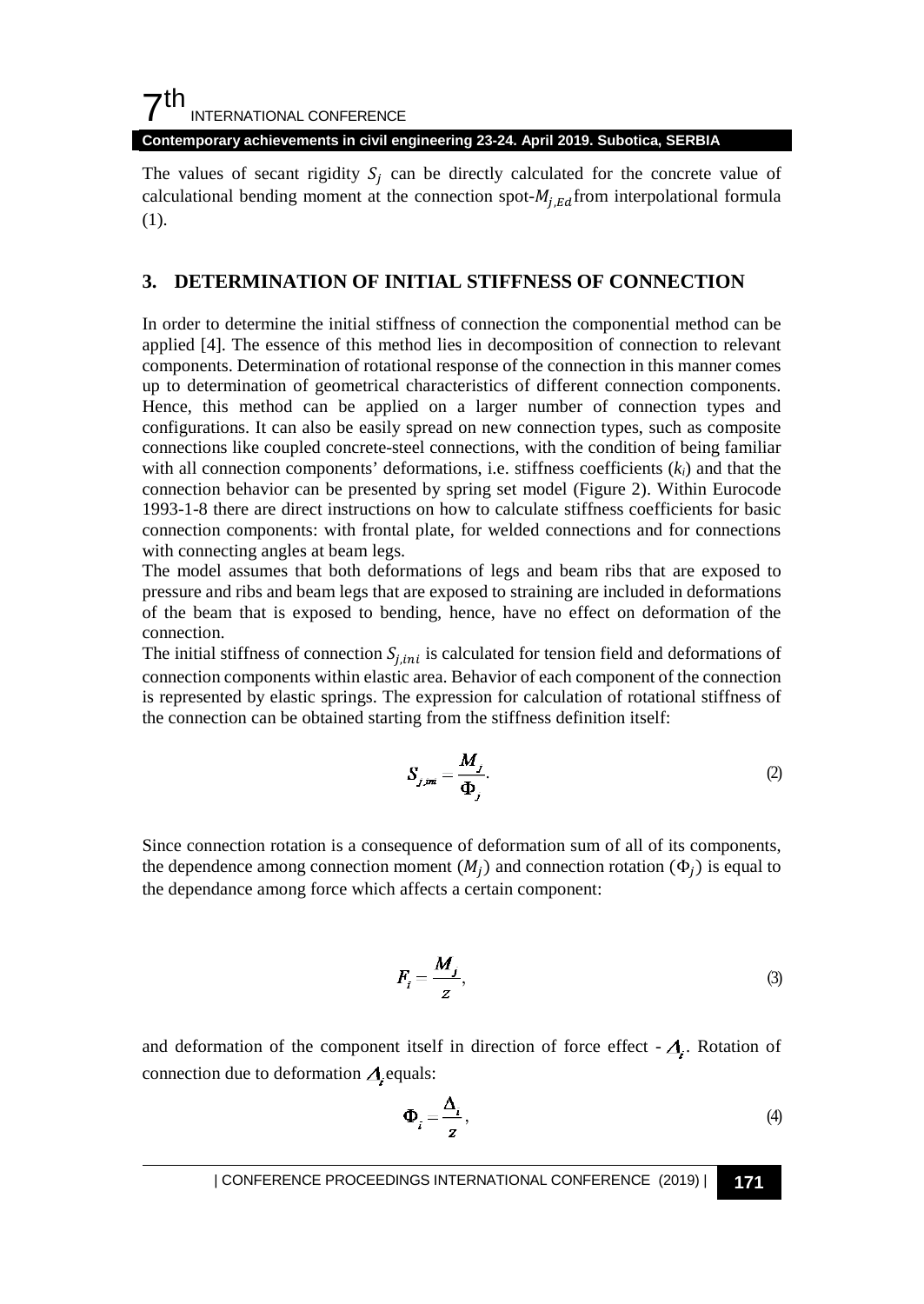# 7. МЕЂУНАРОДНА КОНФЕРЕНЦИЈА

#### **Савремена достигнућа у грађевинарству 23-24. април 2019. Суботица, СРБИЈА**

where  $z$  is a distance among load center of tightened zone and load center of corresponding pressed zone. When it comes to welded beam-to-column connections this distance is equal to the distance among load centers of beam legs. Having this in mind, the expression (2) can be modified: (3), (4)  $\rightarrow$  (2)  $\Box$ 



*Figure 2. Mathematical model of connection component*

The connection among elastic deformation of  $i^{\text{th}}$  connection component  $(\Delta_i)$  and the force which induces this deformation  $(F_i)$  can be expressed as:

$$
F_i = K_i \cdot \Delta_i = k_i \cdot E \cdot \Delta_i \tag{6}
$$

where:

 $K_i$  – stiffness of *i*<sup>th</sup> connection component at deformation  $\Delta_i$  in direction of effect of force  $F_i$ , and

$$
k_i = \frac{K_i}{E}
$$
 - stiffness coefficient of the *i*<sup>th</sup> component.

Ultimately, when the equation (5) is replaced with equation (6) the initial stiffness of connection is defined by:

$$
S_{j,mi} = \frac{E \cdot z^2}{1}.
$$
 (7)

As it can be seen from equation  $(7)$ , in order to determine the initial rigidity of connection it is necessary to be familiar with stiffness coefficients of all connection components as well as with arms of each equivalent force couples.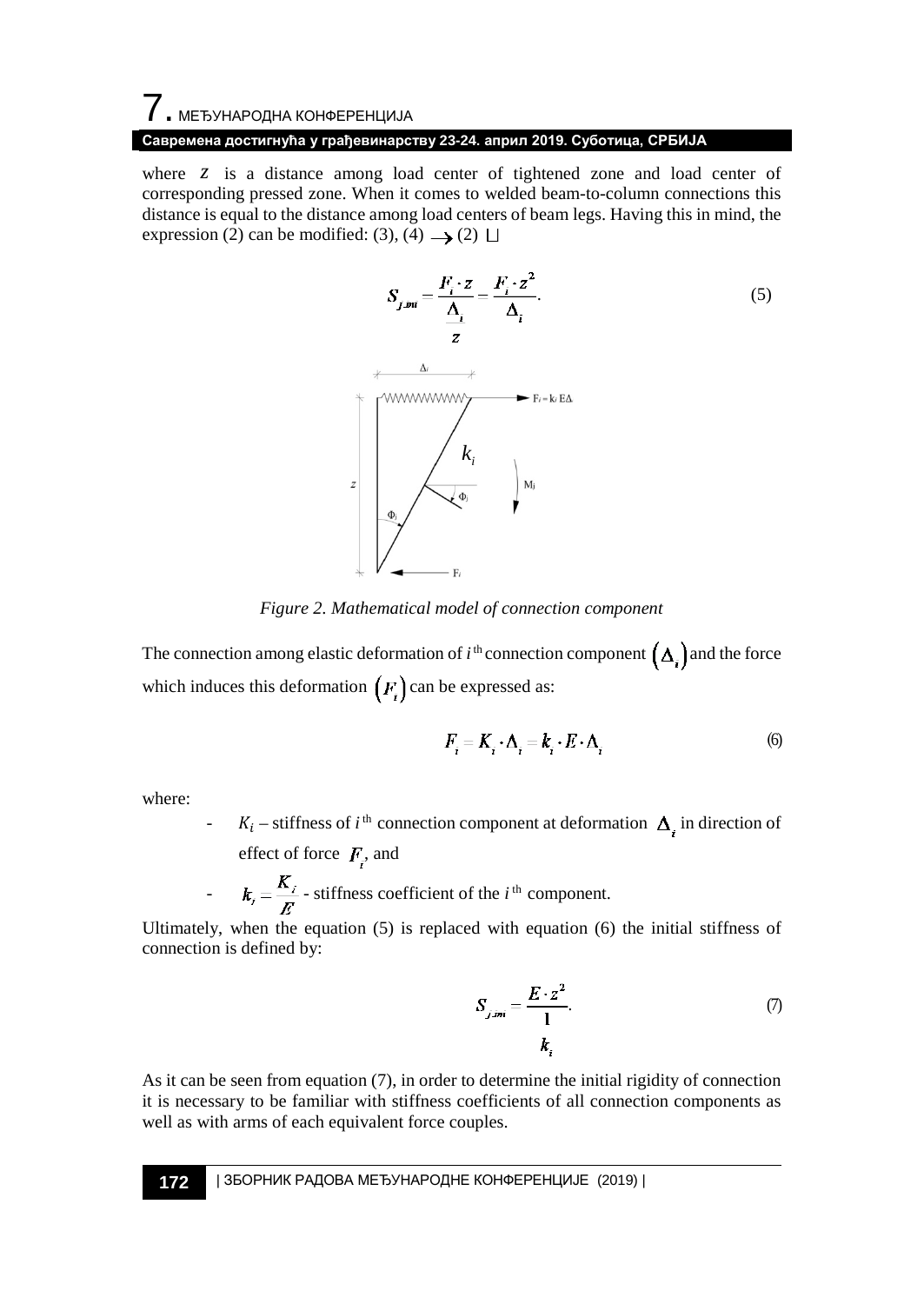#### **Contemporary achievements in civil engineering 23-24. April 2019. Subotica, SERBIA**

#### **3.1 Welded beam-to-column connections**

Welded beam-to-column connections that are described within Eurocode 1993-1-8 are connections at which the beam is directly welded to the column leg. The column rib can be either with or without stiffening at beam legs area. Figure 3 shows the calculational model of welded beam-to-column connection without stiffness at column rib. Each component of the connection is presented by springs and combined into a spring model.



*Figure 3. Calculational model of welded beam-to-column connection*

Welded beam-to-column connections can be divided to three basic components, i.e. characteristic tightening areas that have different rigidity. At equal connection moments  $M_i$ ; the force *F* which occurs by division of connection moments to the equivalent couple

is equal for all three tightening areas and amounts:  $F = \frac{M_j}{z}$ , where  $z$  – distance among load centers of beam legs.

Total relative rotation of connection  $\boldsymbol{\Phi}$ , equals:

$$
\Phi_j = \frac{\Delta_1 + \Delta_2 + \Delta_4}{z}.
$$
 (8)

Considering equations (2) and (8), the initial stiffness of connection can be expressed as:

$$
S_{jmi} = \frac{M_j}{\Phi_j} = \frac{F \cdot z}{\prod_{i=1,2,4} \Delta_i},
$$
\n(9)

 $(6) \rightarrow (9) \square$ 

$$
S_{j\,ini} = \frac{E \cdot z^2}{\prod\limits_{i=1,2,4}^{1} k_i}.
$$
 (10)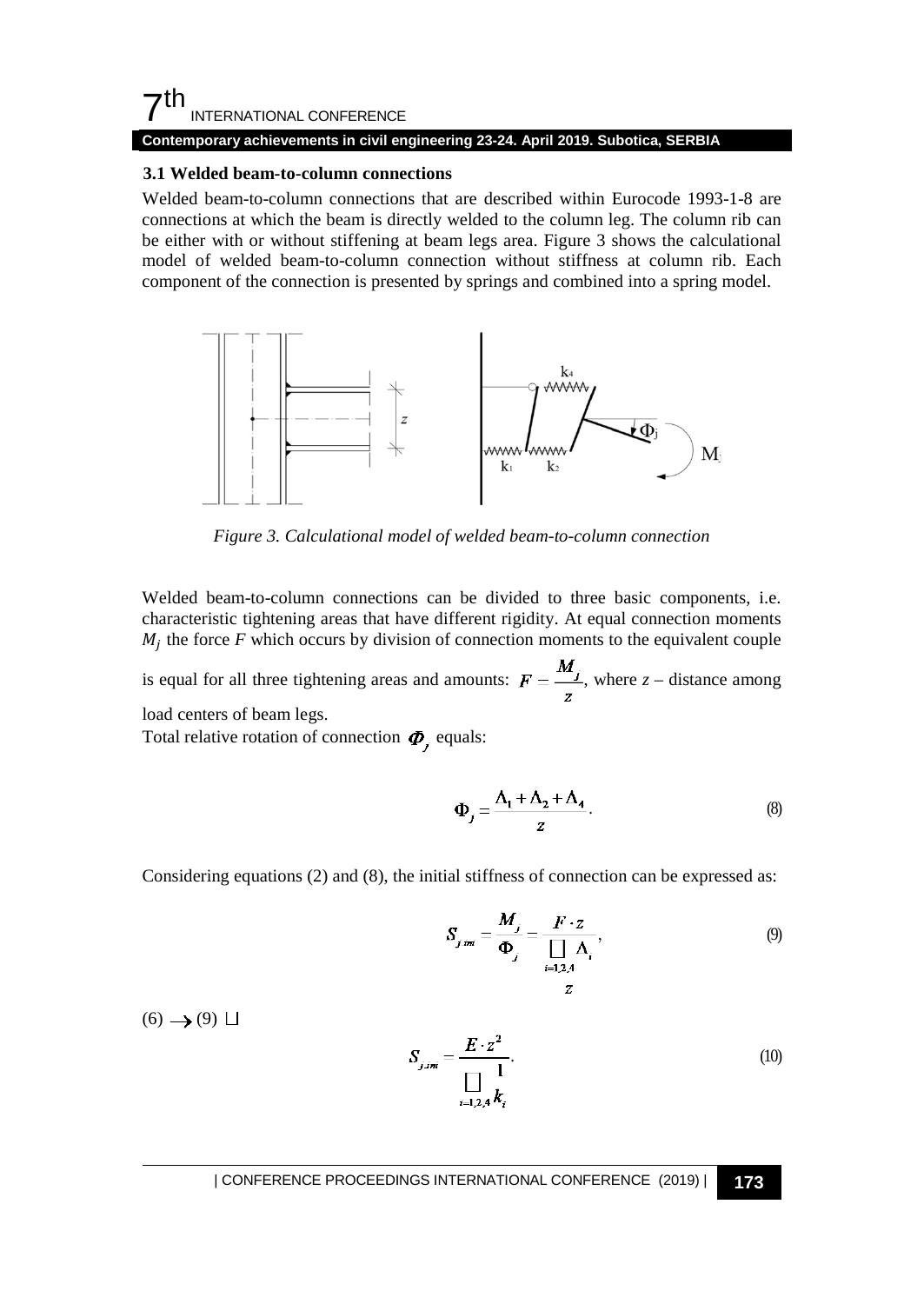# 7. МЕЂУНАРОДНА КОНФЕРЕНЦИЈА

#### **Савремена достигнућа у грађевинарству 23-24. април 2019. Суботица, СРБИЈА**

Deformation of each stiff component of connection should be neglected, i.e. for each adequately stiffed component of connection, the coefficient of stiffness is  $k_i \to \infty$ .

The same expression can apply to end-plate beam-to-column connection with only one bolt row at the tightened area (10), with careful consideration of components that differ. In this case the distance  $z$  is distance among load center of pressed beam leg and load center of tightened bolts.

# **3.2 Bolted beam-to-column joints**

Eurocode 1993-1-8 gives detailed instructions for calculation for connections with endplate and bolts for both end-plates with and without extension. However, what should be kept in mind is that the laws that define behavior of these kinds of connections are based on calculations with inclusion of certain simplifications, due to which the application of this procedure of calculation is limited by following assumptions:

- it is assumed that each beam-to-column connection has only two bolts at each bolt row;
- it is assumed that when it comes to end-plates with extension, at extension part there is only one row of bolts;
- it is assumed that, when it comes to end-plates with extension, the extension is not tightened in line with the rib.

Application limitations that come from compliance with above mentioned assumptions aren't very strict, especially when it comes to common constructions.



*Figure 4. Calculational model of bolted end-plate beam-to-column connection* 

The expression for initial rotational stiffness of welded end-plate beam-to-column connection can be obtained the same as when it comes to welded joints. However, since the behavior of these connections is more complex, they can be divided to six characteristic components [1]. Having this in mind, the total rotational rigidity of this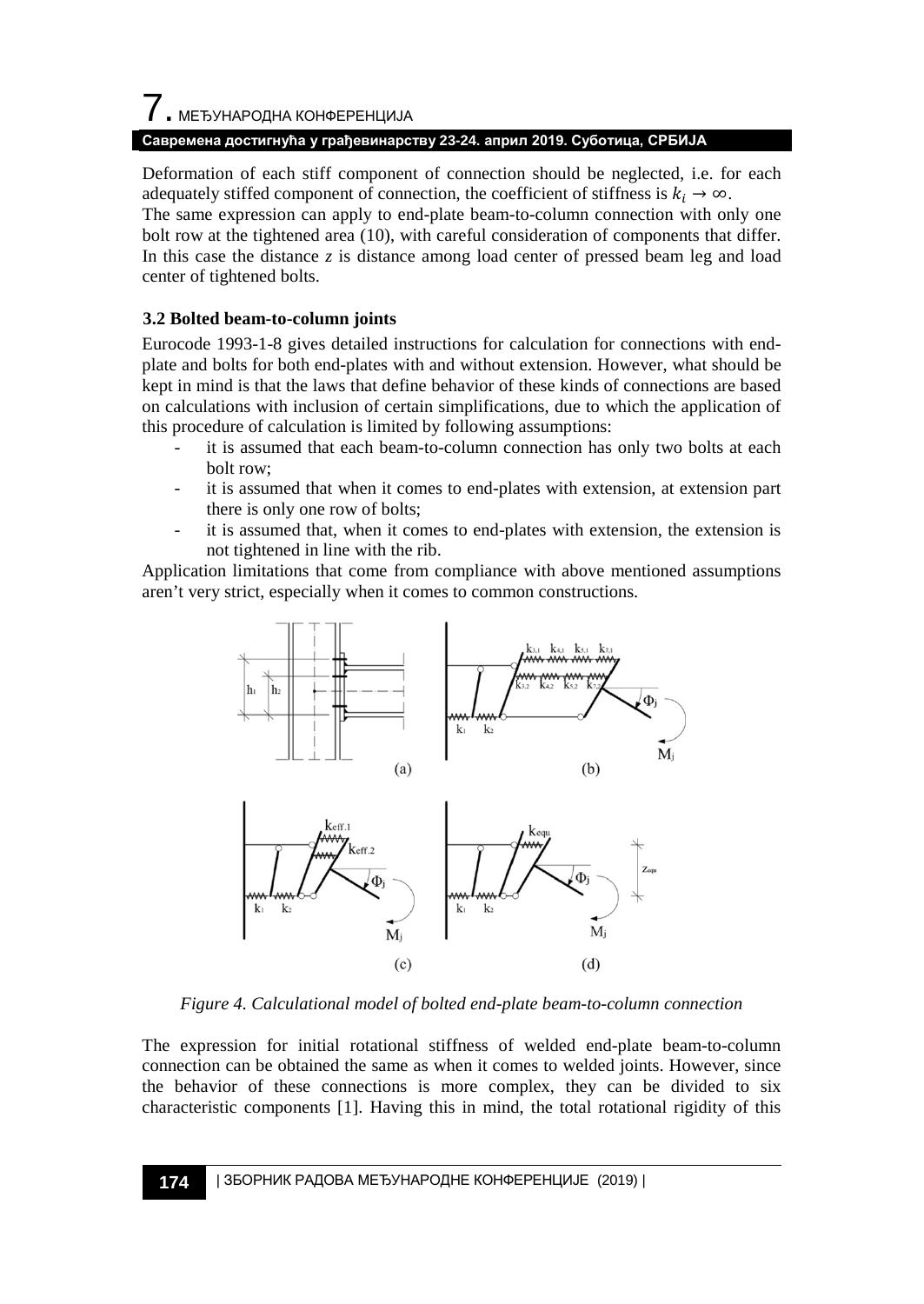#### **Contemporary achievements in civil engineering 23-24. April 2019. Subotica, SERBIA**

connection type can be expressed as a sum of each rotation that occur due to six specified characteristic connection components, as given in Figure 4.

Figure 4 presents a model with springs for end-plate connections with two rows of bolts at the area of tightening. Bolt deformations at the tightened area are proportional to the bolt distance from neutral line. Forces at each bolt row, for linear elastic tension state depend on the rigidity of corresponding connection components  $(k_i)$ . Figure 4 (b) shows exchange of deformations per bolt row of components 3, 4, 5 and 7 with effective spring per bolt row, with effective coefficient of stiffness  $k_{\text{eff}}(r - \text{index of bolt row number}).$ Effective springs per bolt row are then changed with equivalent spring (Figure 4  $(c)$ ) which is set at load center of these connections at distance  $z_{\text{env}}$ . Coefficient of rigidity of this equivalent spring is  $k_{ea}$ . Coefficient of effective rigidity  $k_{ea}$  can be directly applied to expression (10). The equations for determination of  $k_{\text{eff }r}$  and  $k_{\text{equ}}$ , as it is given in [1] can be directly derived from calculational model given in Figure 4. It should be mentioned that the moment-rotation relations of each system given in Figure 4: (a), (b), (c) and (d) are equal. Effective stiffness coefficients of bolts  $r - k_{\text{eff }r}$ , is expressed by equation:

$$
k_{eff,r} = \frac{1}{\sum_{i=3,4,5,7} \frac{1}{k_{i,r}}}.
$$
\n(11)

Distance among position of equivalent spring (Figure 4 (d)) and load center of pressed beam leg is:

$$
Z_{\text{equ}} = \frac{\prod_{r} k_{\text{eff},r} \cdot h_r^2}{\prod_{r} k_{\text{eff},r} \cdot h_r},
$$
(12)

# where *h*is the distance of *rth* row of tightened bolts from load center of pressed

#### latch  $leg$  (Figure 4 (a)).

Stiffness coefficient of equivalent spring is defined by expression:

$$
k_{equ} = \frac{\prod_{\text{f}} k_{\text{eff}} \cdot h_r}{z_{\text{equ}}},\tag{13}
$$

and ultimately, the initial connection stiffness is given in expression: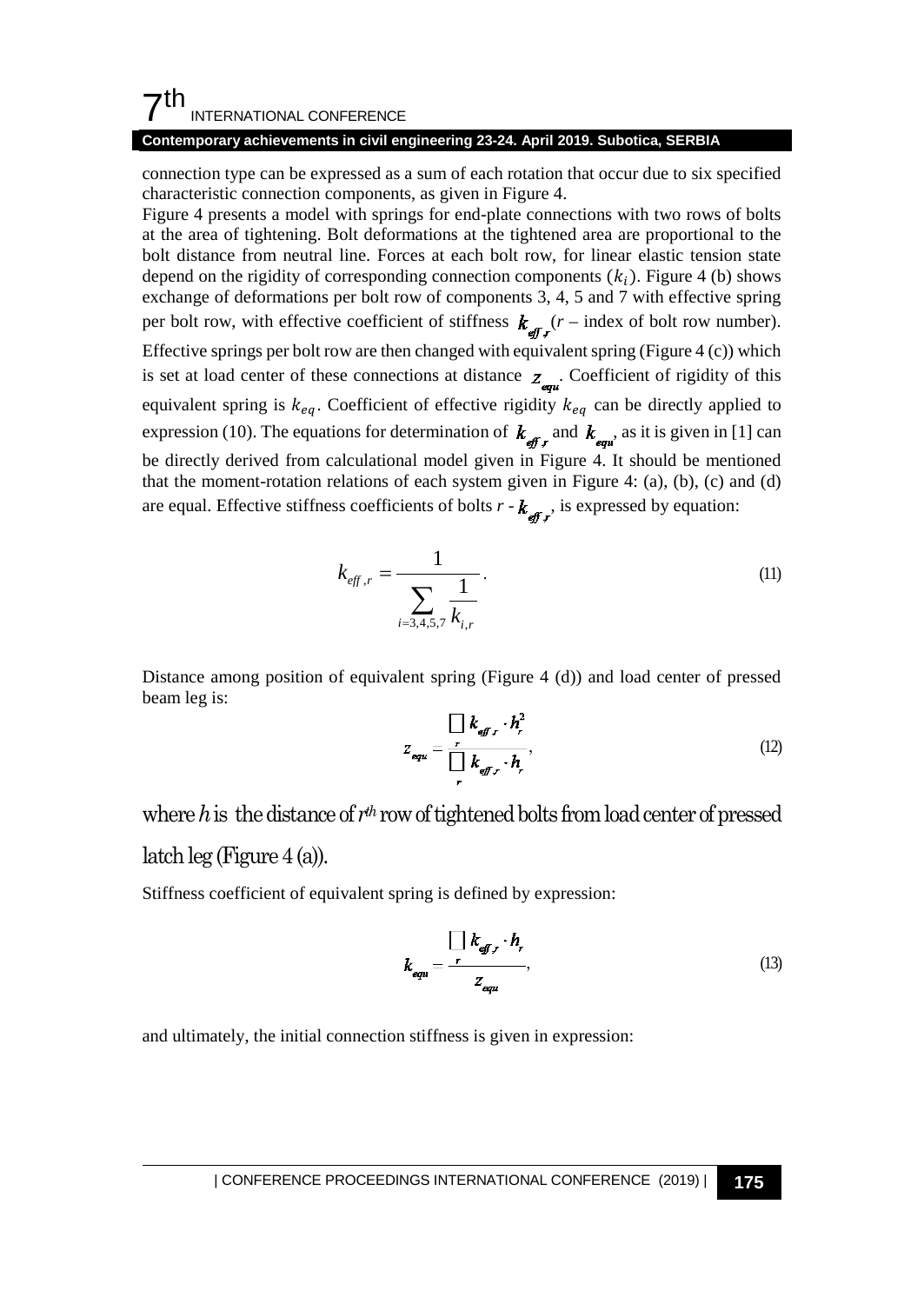**Савремена достигнућа у грађевинарству 23-24. април 2019. Суботица, СРБИЈА**

$$
S_{j \, j\bar{n}} = \frac{M_j}{\Phi_j} = \frac{E \cdot z_{\text{equ}}^2}{\prod_{i=1,2, \text{equ}} k_i} = \frac{E \cdot z_{\text{equ}}^2}{k_1 + \frac{1}{k_2} + \frac{1}{k_{\text{equ}}}}.
$$
 (14)

In this case, the deformation of each tightened component should also be neglected, i.e. for each tightened component of connection the stiffness coefficient is  $k_i \rightarrow \infty$ .

#### **4. COMPARISON WITH RESEARCH RESULTS**

Comparative analysis of given analytical model for determination of connection rigidity with research results is given through charts in Figures 5 and 6.a)-6.d) Continual nonlinear curves are obtained by appliance of rules given in this paper and in [1]. Research results are obtained from database SERICON [5].

Measured data of material and geometry obtained during research have been used in order to determine connection characteristics, i.e. initial stiffness of projected beam-to-column connection. The value of moment resistance  $M_{j, Rd}$  has been calculated with partial safety coefficients 1,0. Moment resistance is determined by EC 3 Annex J [6]. Rotational stiffness and moment resistance have been calculated by taking in consideration real forces at panel shearing area of column rib through precise values of coefficients  $\beta$ .



*Figure 5. Single sided welded connections, Innsbruck*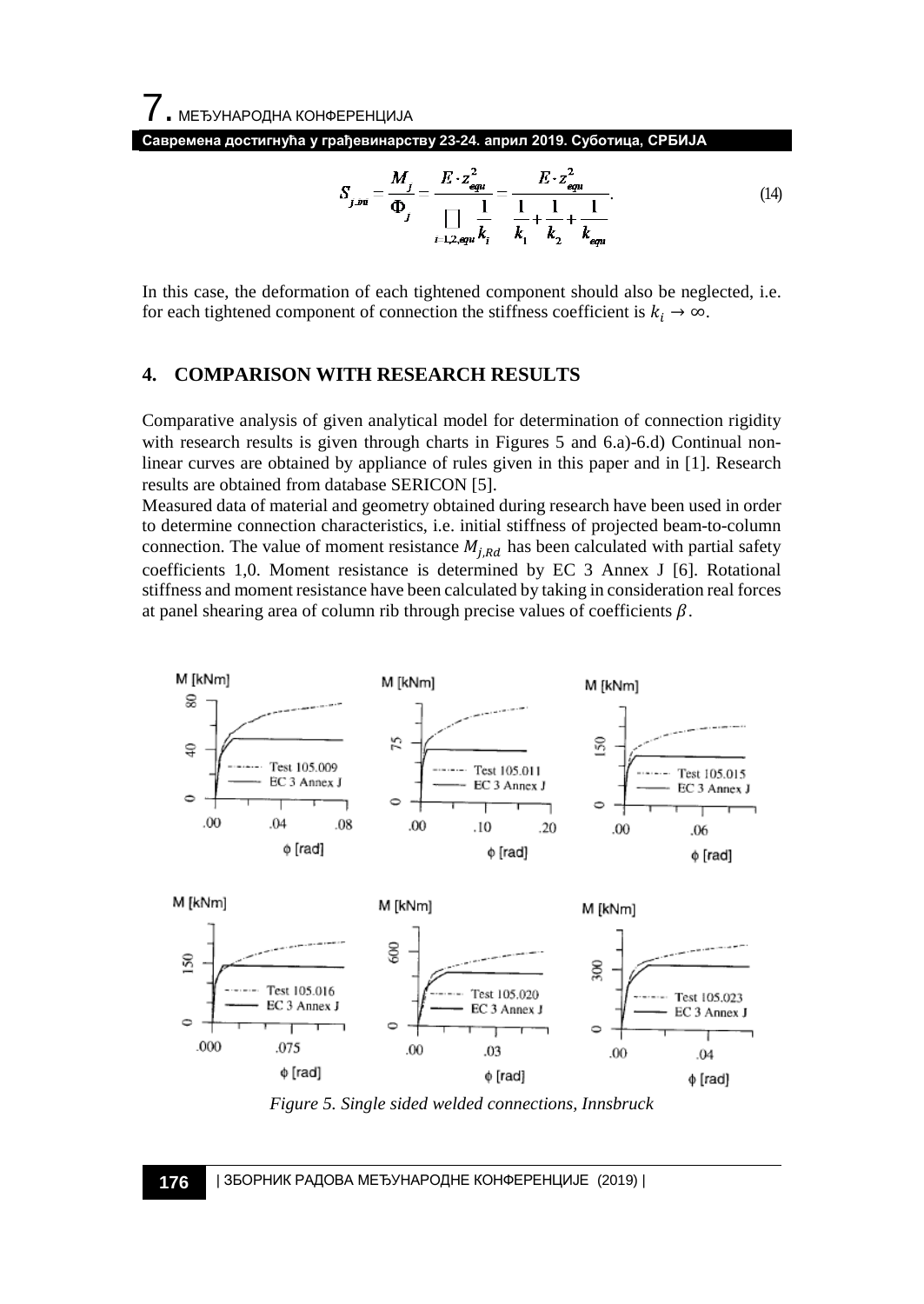#### **Contemporary achievements in civil engineering 23-24. April 2019. Subotica, SERBIA**



*Figure 6. a) Double-sided/single sided end-plate connections*



*Figure 6. b) Single sided end-plate connections, Leipzig/Aachen,*







*Figure 6. d) Double-sided/single sided end-plate connections, Dundee,*